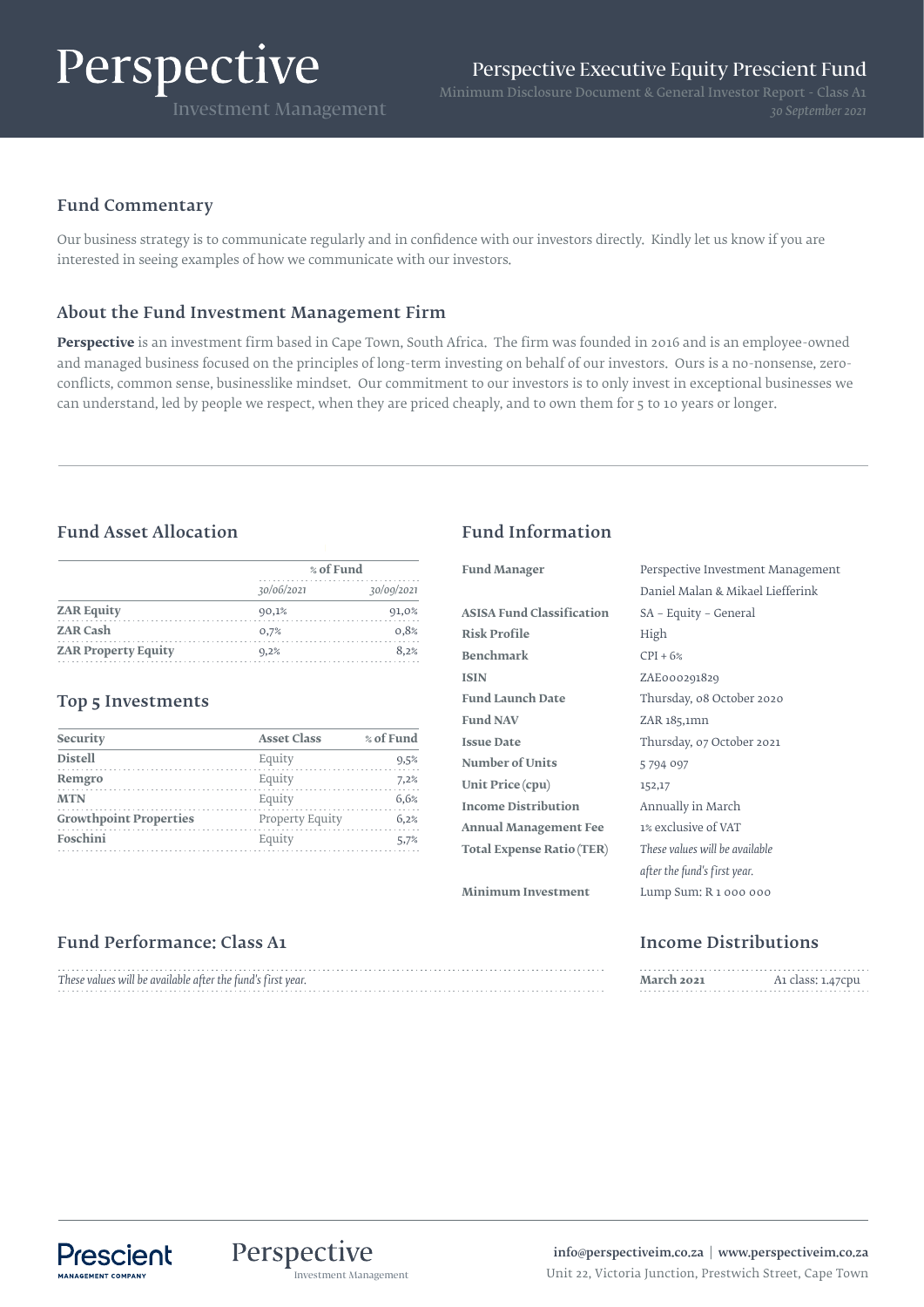# Perspective

Investment Management

## Investment Objective

The Fund aims to provide investors with medium to long-term capital growth.

### Investment Strategy

In order to achieve this objective, the portfolio will typically hold between 15 to 25 shares. The Fund will be sufficiently diversified at holdings, industry and sector levels. The Fund will invest across all industry sectors ranging across large, mid and smaller cap shares. We manage risk of loss by not overpaying for assets, and by not selling indiscriminately. The Fund invests across a diversified, liquid portfolio of industries to mitigate against material risk events outside our direct control. The Fund has adhered to its policy objective.

## Suitability

The Fund is most suited to investors with an investment horizon of five to ten years seeking a combination of principal preservation, income generation and medium to long-term capital growth.

### Tax Free Investment

Based on section 12T of the Income Tax Act this Fund qualifies as a tax-free investment account ("TFSA"). This allows South African individuals to qualify for no tax on distributions and / or capital gains while invested in the Fund. The current tax framework limits contributions to tax-free investments to R36 000 per tax year with the lifetime limit capped at R500 000. Any contributions exceeding these limits will be subject to tax. It is recommended that any investor considering investing in the Fund for specific tax purposes and requires explicit tax advice consult directly with a qualified tax professional. Perspective Investment Management (Pty) Ltd does not render financial advice but can recommend accredited professionals who are licenced to do so if required.

# What It Really Means

**Long-Term:** An investment period of five to ten years.

**ASISA:** Association for Saving & Investment South Africa.

**High Risk:** By design and mandate, an Equity Fund remains invested in equities, and can therefore experience above normal levels of price volatility over shorter periods of time.

**CPI:** South African Consumer Price Index.

**Fund NAV:** The total amount of investor capital in the fund.

**ISIN:** The International Securities Identification Number is a code that uniquely identifies your fund.

**Issue Date:** The date that this MDD document is approved for publication.

**Annualised Performance:** Shows fund performance re-scaled to a 12-month period. The average return per year over the period. Actual annual figures are available to the investor on request. All returns are calculated geometrically.

**Highest and Lowest Return:** The highest and lowest return over a 12-month period since the inception of the fund.

Total Expense ratio ("TER"): The total cost to the investor from investing in the fund inclusive of audit, custody and trustee fees.

**CPU:** Cents per unit.

# Contact Details

**Management Company:** Prescient Management Company (RF) (Pty) Ltd – **Registration number:** 2002/022560/07 **Physical address:** Prescient House, Westlake Business Park, Otto Close, Westlake, 7945 | **Postal address:** PO Box 31142, Tokai, 7966. 0800 111 899 | info@prescient.co.za | www.prescient.co.za

**Trustee:** Nedbank Investor Services **Physical address:** 2nd Floor, 16 Constantia Boulevard, Constantia Kloof, Roodepoort, 1709 +27 (0) 11 534 6557 | www.nedbank.co.za

*The Management Company and Trustee are registered and approved under the Collective Investment Schemes Control Act (No.45 of 2002). Prescient is a member of the Association for Savings and Investments SA.*

**Investment Manager:** Perspective Investment Management (Pty) Ltd – **Registration number:** 2015/211710/07 **Physical and postal address:** Unit 22, Victoria Junction, Prestwich Street, Cape Town 8001 +27 (0) 21 418 0686 | info@perspectiveim.co.za | www.perspectiveim.co.za

*Perspective Investment Management (Pty) Ltd is an authorised Financial Services Provider (FSP No. 47672) under the Financial Advisory and Intermediary Services Act (No.37 of 2002), to act in the capacity as investment manager. This information is not advice, as defined in the Financial Advisory and Intermediary Services Act (N0.37 of 2002). Please be advised that there may be representatives acting under supervision.*





info@perspectiveim.co.za | www.perspectiveim.co.za **Perspective COVIVE**<br>Investment Management Unit 22, Victoria Junction, Prestwich Street, Cape Town